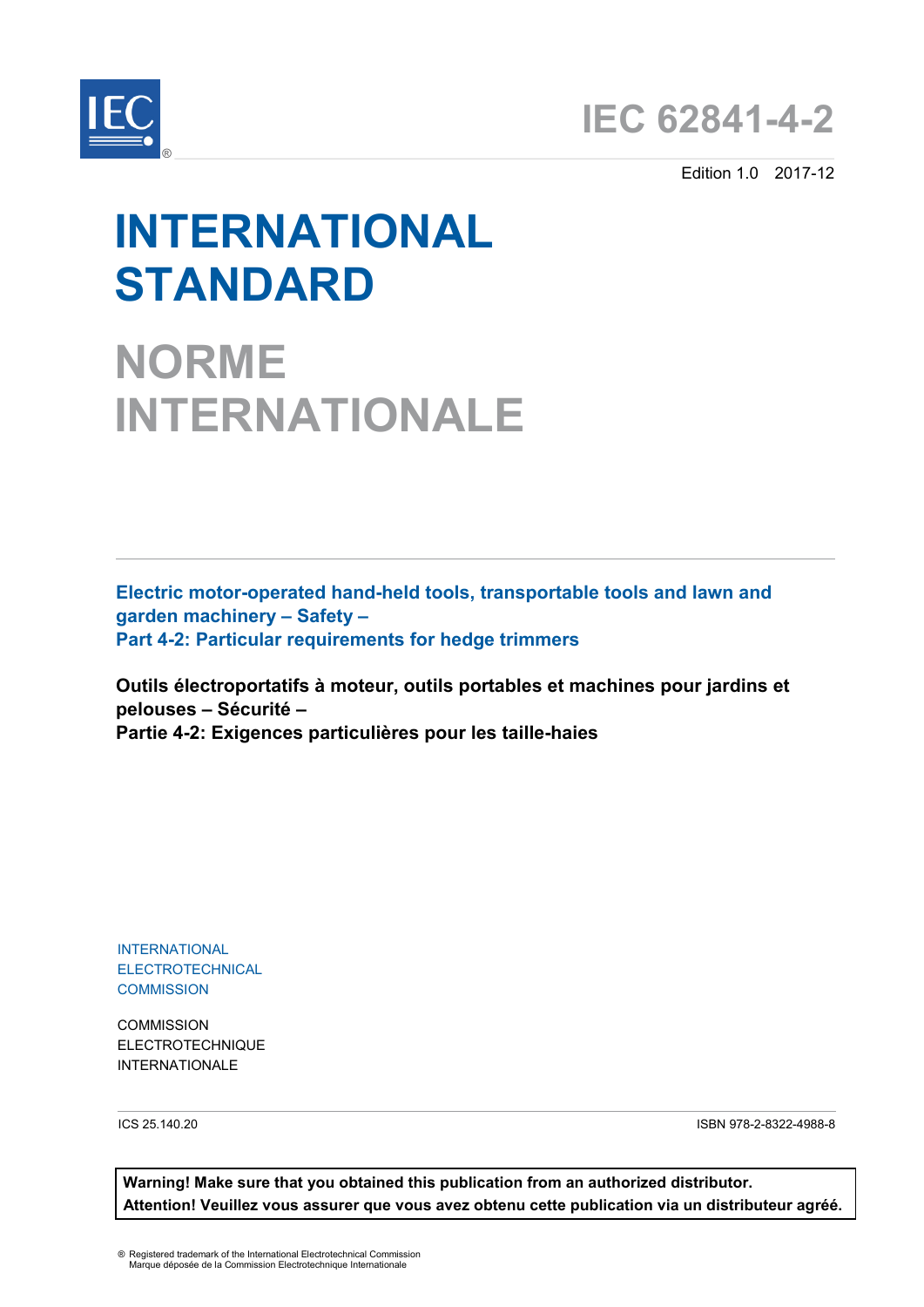# **CONTENTS**

| 1  |                                                                                    |  |
|----|------------------------------------------------------------------------------------|--|
| 2  |                                                                                    |  |
| 3  |                                                                                    |  |
| 4  |                                                                                    |  |
| 5  |                                                                                    |  |
| 6  |                                                                                    |  |
| 7  |                                                                                    |  |
| 8  |                                                                                    |  |
| 9  |                                                                                    |  |
| 10 |                                                                                    |  |
| 11 |                                                                                    |  |
| 12 |                                                                                    |  |
| 13 |                                                                                    |  |
| 14 |                                                                                    |  |
| 15 |                                                                                    |  |
| 16 |                                                                                    |  |
| 17 |                                                                                    |  |
| 18 |                                                                                    |  |
| 19 |                                                                                    |  |
| 20 |                                                                                    |  |
| 21 |                                                                                    |  |
| 22 |                                                                                    |  |
| 23 |                                                                                    |  |
| 24 |                                                                                    |  |
| 25 |                                                                                    |  |
| 26 |                                                                                    |  |
| 27 |                                                                                    |  |
| 28 | Creepage distances, clearances and distances through insulation36                  |  |
|    |                                                                                    |  |
|    |                                                                                    |  |
|    |                                                                                    |  |
|    | Annex L (normative) Battery tools and battery packs provided with mains connection |  |
|    | Annex AA (normative) Safety signs for safety instructions and warnings77           |  |
|    | Annex BB (informative) Example of a material and construction for fulfilling the   |  |
|    |                                                                                    |  |
|    |                                                                                    |  |
|    |                                                                                    |  |
|    |                                                                                    |  |
|    |                                                                                    |  |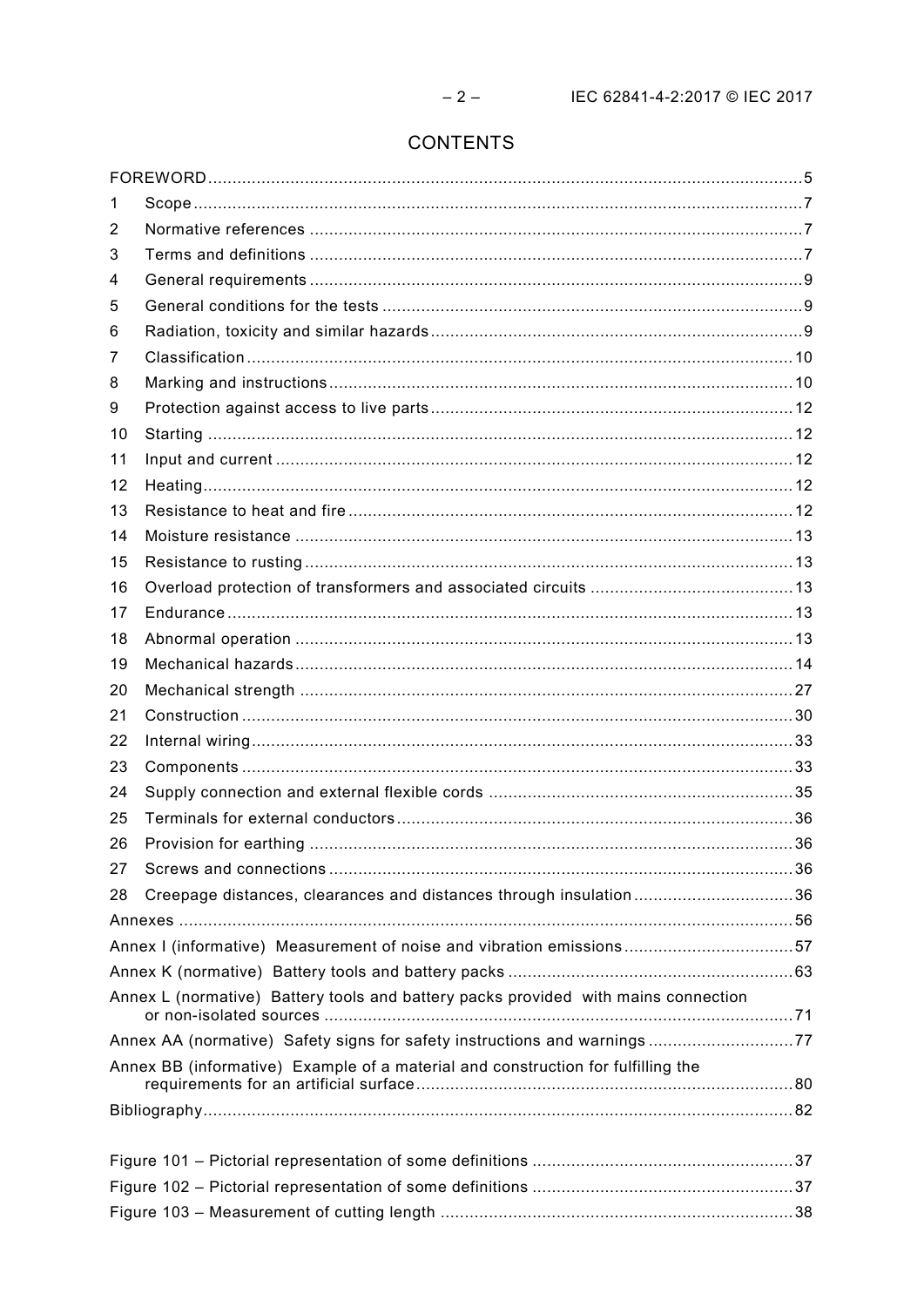| Figure 106 - Adjustable front handle limits for side to side handle rotation 41         |      |
|-----------------------------------------------------------------------------------------|------|
| Figure 107 - Adjustable rear handle limits for side to side handle rotation 42          |      |
|                                                                                         |      |
|                                                                                         |      |
| Figure 110 - Front hand barrier width for category 3a with adjustable cutting device 43 |      |
| Figure 111 - Examples of compliant/non-compliant handle distances and handle            |      |
| Figure 112 - Measurement of distance from the cutter blade to handles and grasping      |      |
| Figure 113 - Measurement method for minimum length of blunt extensions along the        |      |
| Figure 114 - Cutting device configuration examples for categories 1 and 2 (see Table    | . 47 |
| Figure 115 - Cutting device configuration example for categories 3a and 3b (see Table   |      |
| Figure 116 - Cutting device configuration example for category 4 (see Table 101 and     |      |
|                                                                                         |      |
|                                                                                         |      |
| Figure 119 – Measurement of the force necessary to maintain an extended-reach           |      |
|                                                                                         |      |
| Figure 121 - Additional drop test of 20.3.1 for extended-reach hedge trimmers 53        |      |
|                                                                                         |      |
| Figure 123 - Mounting and application of force for the test of 20.101.3.354             |      |
|                                                                                         |      |
| Figure 125 – Test assembly for accessibility of attachment plug blades 55               |      |
|                                                                                         |      |
|                                                                                         |      |
| Figure AA.1 - Safety sign illustrating - "DANGER - Keep hands away from blade"77        |      |
| Figure AA.2 - Alternative safety sign illustrating - "DANGER - Keep hands away from     |      |
|                                                                                         |      |
| Figure AA.4 - Safety sign illustrating - "Remove plug from the mains immediately if the |      |
|                                                                                         |      |
| Figure AA.6 - Optional safety sign illustrating - "Wear eye and head protection"79      |      |
| Figure BB.1 - Sketch of the measurement surface covered with an artificial surface      |      |
|                                                                                         |      |
|                                                                                         |      |
| Table 101 - Hedge trimmer categories (excluding extended-reach hedge trimmers) 21       |      |
|                                                                                         |      |
| Table 103 - Test cycle for two-handed blade controls with non-sequential operation 35   |      |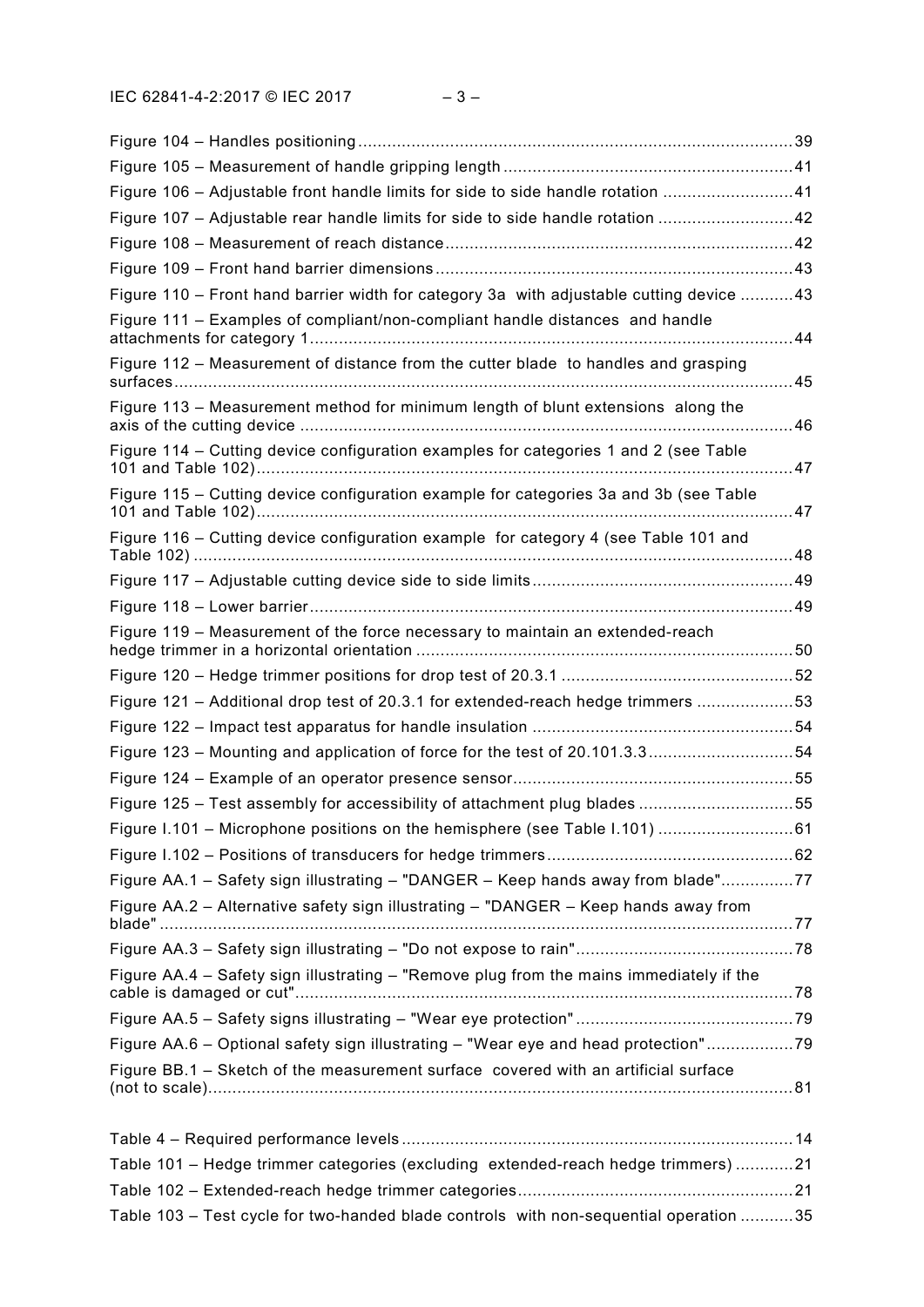| Table 104 – Test cycle for two-handed blade controls with sequential operation 35 |  |
|-----------------------------------------------------------------------------------|--|
|                                                                                   |  |
|                                                                                   |  |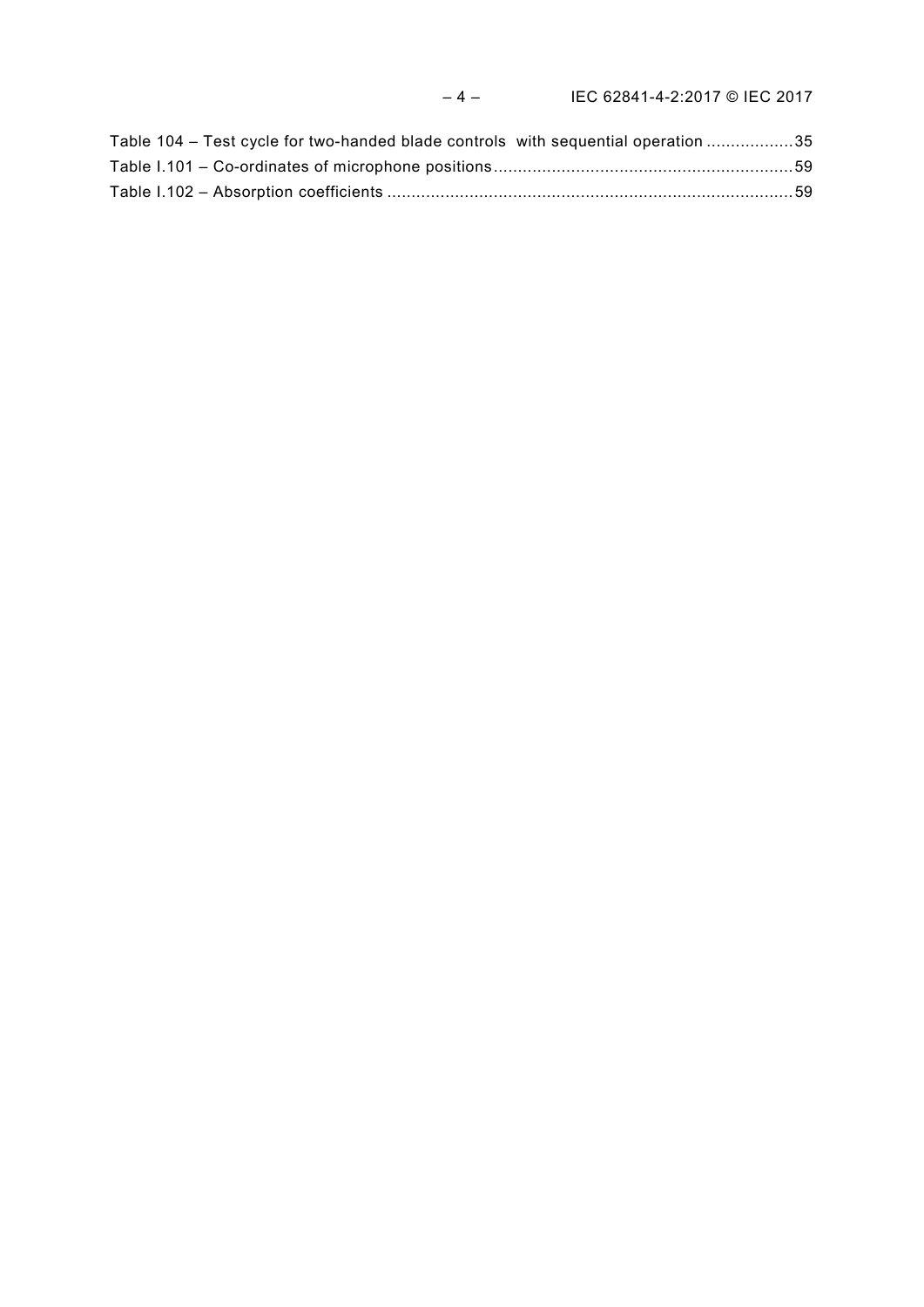## INTERNATIONAL ELECTROTECHNICAL COMMISSION

\_\_\_\_\_\_\_\_\_\_\_\_

# **ELECTRIC MOTOR-OPERATED HAND-HELD TOOLS, TRANSPORTABLE TOOLS AND LAWN AND GARDEN MACHINERY – SAFETY –**

## **Part 4-2: Particular requirements for hedge trimmers**

# FOREWORD

- <span id="page-4-0"></span>1) The International Electrotechnical Commission (IEC) is a worldwide organization for standardization comprising all national electrotechnical committees (IEC National Committees). The object of IEC is to promote international co-operation on all questions concerning standardization in the electrical and electronic fields. To this end and in addition to other activities, IEC publishes International Standards, Technical Specifications, Technical Reports, Publicly Available Specifications (PAS) and Guides (hereafter referred to as "IEC Publication(s)"). Their preparation is entrusted to technical committees; any IEC National Committee interested in the subject dealt with may participate in this preparatory work. International, governmental and nongovernmental organizations liaising with the IEC also participate in this preparation. IEC collaborates closely with the International Organization for Standardization (ISO) in accordance with conditions determined by agreement between the two organizations.
- 2) The formal decisions or agreements of IEC on technical matters express, as nearly as possible, an international consensus of opinion on the relevant subjects since each technical committee has representation from all interested IEC National Committees.
- 3) IEC Publications have the form of recommendations for international use and are accepted by IEC National Committees in that sense. While all reasonable efforts are made to ensure that the technical content of IEC Publications is accurate, IEC cannot be held responsible for the way in which they are used or for any misinterpretation by any end user.
- 4) In order to promote international uniformity, IEC National Committees undertake to apply IEC Publications transparently to the maximum extent possible in their national and regional publications. Any divergence between any IEC Publication and the corresponding national or regional publication shall be clearly indicated in the latter.
- 5) IEC itself does not provide any attestation of conformity. Independent certification bodies provide conformity assessment services and, in some areas, access to IEC marks of conformity. IEC is not responsible for any services carried out by independent certification bodies.
- 6) All users should ensure that they have the latest edition of this publication.
- 7) No liability shall attach to IEC or its directors, employees, servants or agents including individual experts and members of its technical committees and IEC National Committees for any personal injury, property damage or other damage of any nature whatsoever, whether direct or indirect, or for costs (including legal fees) and expenses arising out of the publication, use of, or reliance upon, this IEC Publication or any other IEC Publications.
- 8) Attention is drawn to the Normative references cited in this publication. Use of the referenced publications is indispensable for the correct application of this publication.
- 9) Attention is drawn to the possibility that some of the elements of this IEC Publication may be the subject of patent rights. IEC shall not be held responsible for identifying any or all such patent rights.

International Standard IEC 62841-4-2 has been prepared by IEC technical committee 116: Safety of motor-operated electric tools.

The text of this International Standard is based on the following documents:

| <b>FDIS</b>  | Report on voting |
|--------------|------------------|
| 116/346/FDIS | 116/352/RVD      |

Full information on the voting for the approval of this International Standard can be found in the report on voting indicated in the above table.

This document has been drafted in accordance with the ISO/IEC Directives, Part 2.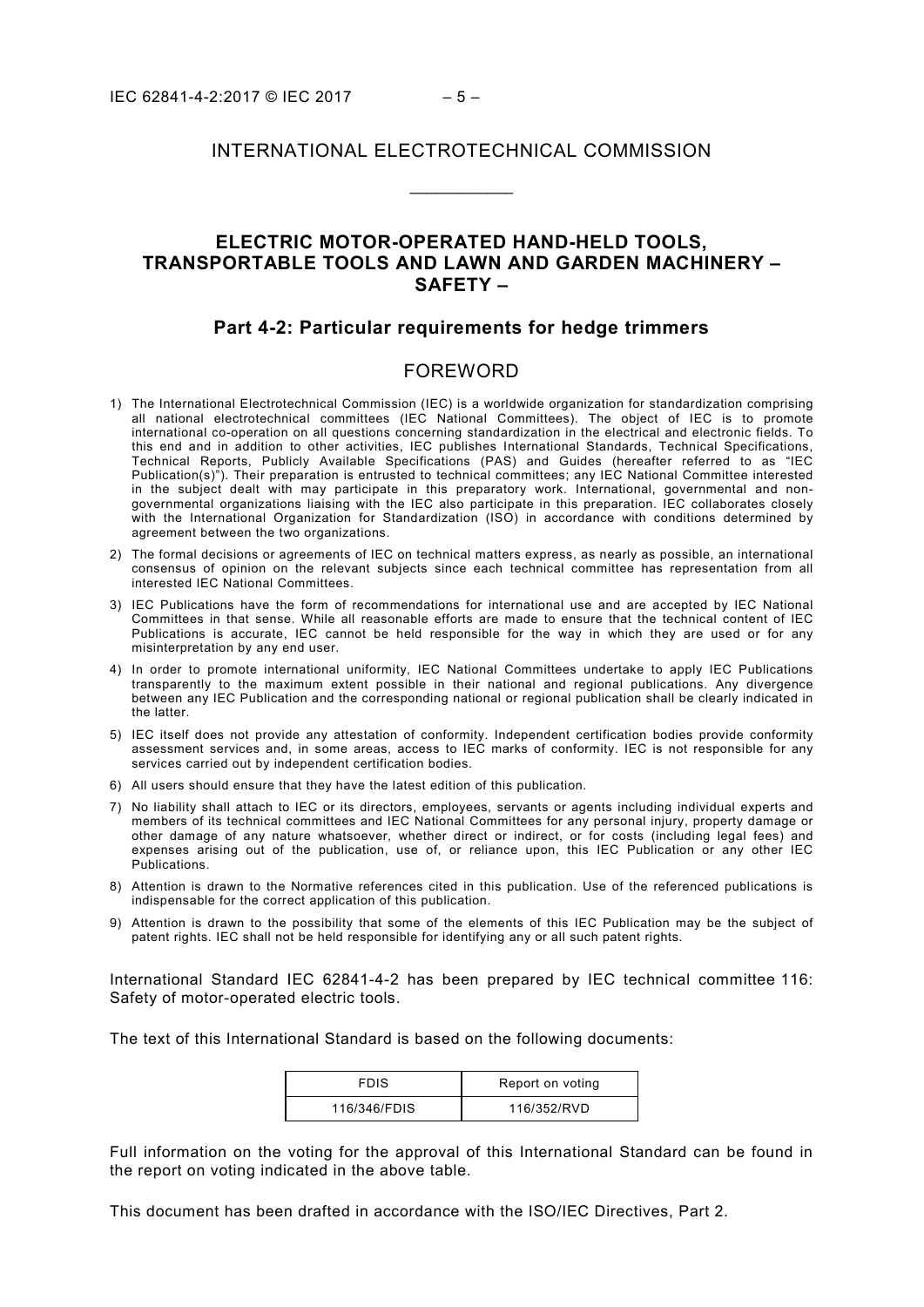This Part 4-2 is to be used in conjunction with the first edition of IEC 62841-1 (2014).

This Part 4-2 supplements or modifies the corresponding clauses in IEC 62841-1, so as to convert it into the IEC Standard: Particular requirements for hedge trimmers.

Where a particular subclause of Part 1 is not mentioned in this Part 4-2, that subclause applies as far as relevant. Where this standard states "addition", "modification" or "replacement", the relevant text in Part 1 is to be adapted accordingly.

The following print types are used:

- requirements: in roman type;
- *test specifications: in italic type;*
- notes: in small roman type.

The terms defined in Clause 3 are printed in **bold typeface**.

Subclauses, notes, tables and figures which are additional to those in Part 1, except as described for Annex K and Annex L below, are numbered starting from 101.

Subclauses, notes, tables and figures in Annex K and Annex L which are additional to those in the main body of this Part 4-2 as well as Annex K and Annex L of Part 1 are numbered starting from 301.

A list of all parts of the IEC 62841 series, under the general title: *Electric motor-operated hand-held tools, transportable tools and lawn and garden machinery – Safety*, can be found on the IEC website.

The committee has decided that the contents of this document will remain unchanged until the stability date indicated on the IEC website under "http://webstore.iec.ch" in the data related to the specific document. At this date, the document will be

- reconfirmed,
- withdrawn,
- replaced by a revised edition, or
- amended.

NOTE The attention of National Committees is drawn to the fact that equipment manufacturers and testing organizations may need a transitional period following publication of a new, amended or revised IEC publication in which to make products in accordance with the new requirements and to equip themselves for conducting new or revised tests.

It is the recommendation of the committee that the content of this publication be adopted for implementation nationally not earlier than 36 months from the date of publication.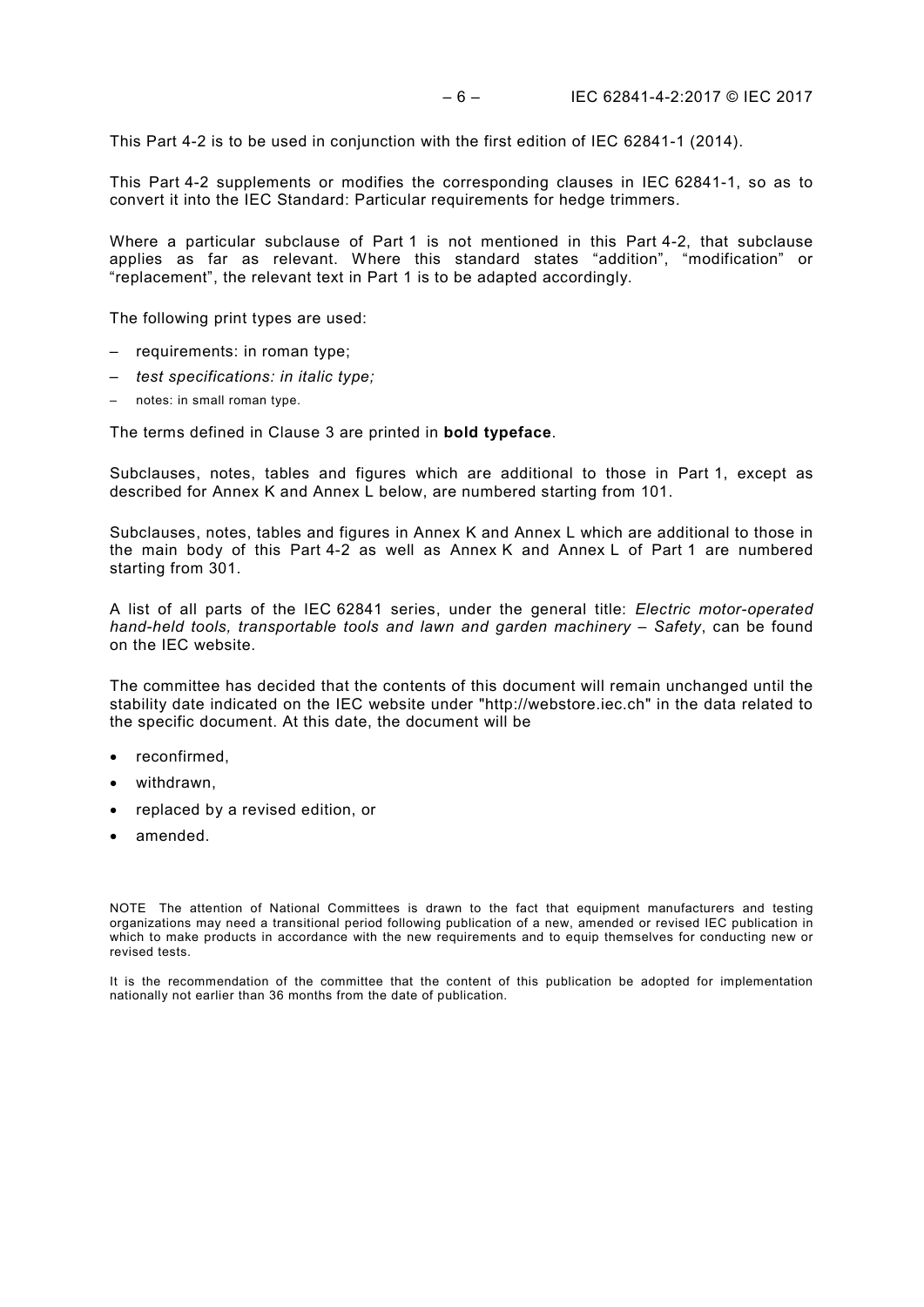# **ELECTRIC MOTOR-OPERATED HAND-HELD TOOLS, TRANSPORTABLE TOOLS AND LAWN AND GARDEN MACHINERY – SAFETY –**

## **Part 4-2: Particular requirements for hedge trimmers**

## <span id="page-6-0"></span>**1 Scope**

This clause of Part 1 is applicable, except as follows:

#### *Addition:*

This standard applies to hand-held **hedge trimmers** which are designed for use by one operator for trimming hedges and bushes, including **extended-reach hedge trimmers** with a maximum length of 3,5 m.

NOTE 101 The measurement of the length for **extended-reach hedge trimmers** is specified in 21.101.

This standard is not applicable to **hedge trimmers** with a rotating blade.

This standard is not applicable to scissors type grass shears.

NOTE 102 Scissors type grass shears are covered by IEC 60335-2-94.

## <span id="page-6-1"></span>**2 Normative references**

This clause of Part 1 is applicable, except as follows:

*Addition:*

IEC 61672-1, *Electroacoustics – Sound level meters – Part 1: Specifications*

ISO 354:2003, *Acoustics – Measurement of sound absorption in a reverberation room*

ISO 11684, *Tractors, machinery for agriculture and forestry, powered lawn and garden equipment – Safety signs and hazard pictorials – General principles*

ISO 22868:2011, *Forestry and gardening machinery – Noise test code for portable hand-held machines with internal combustion engine – Engineering method (Grade 2 accuracy)*

#### *Replacement:*

<span id="page-6-2"></span>ISO 3744:2010, *Acoustics – Determination of sound power levels and sound energy levels of noise sources using sound pressure – Engineering methods for an essentially free field over a reflecting plane*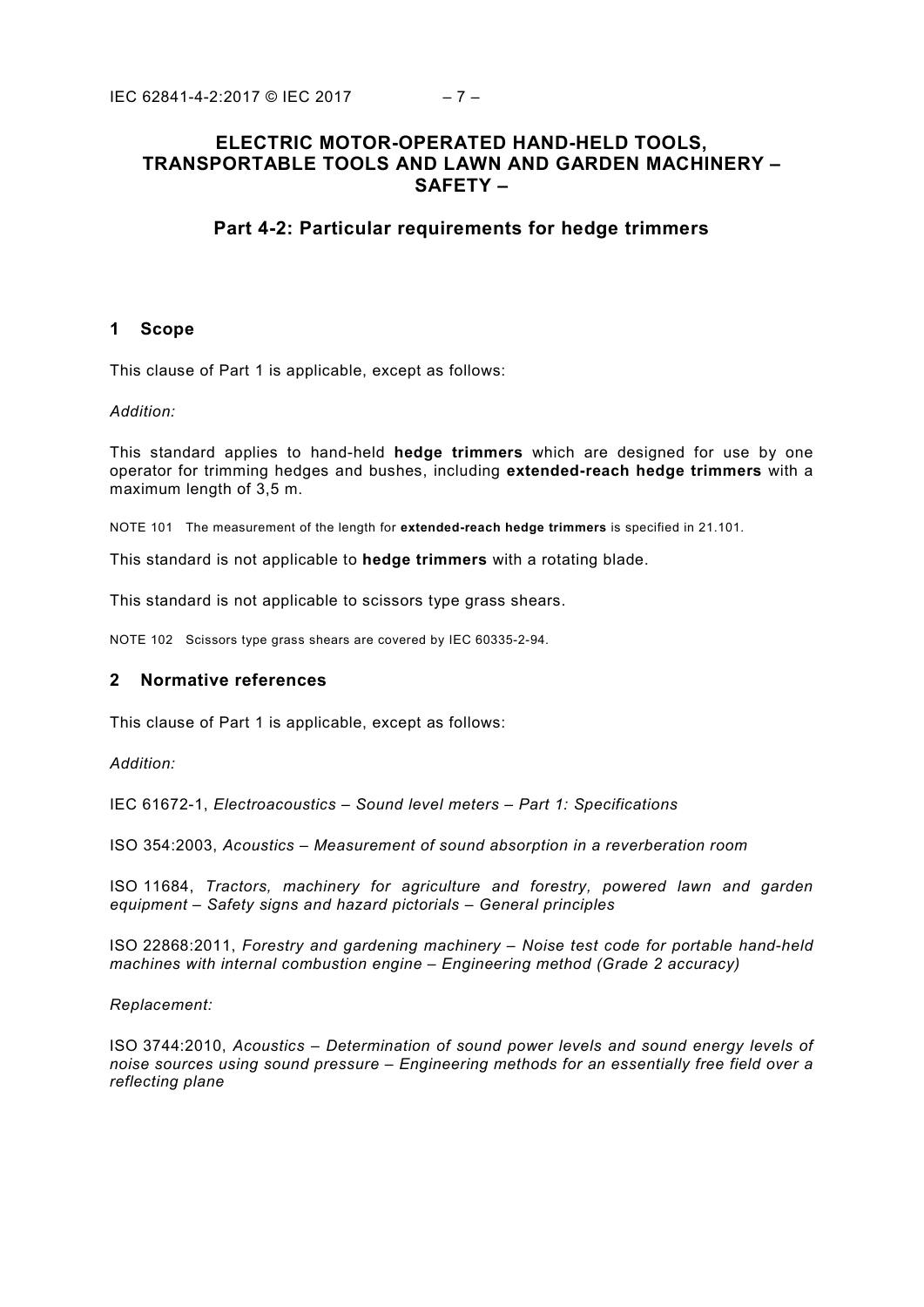# SOMMAIRE

| 1  |                                                                                                                                                            |  |
|----|------------------------------------------------------------------------------------------------------------------------------------------------------------|--|
| 2  |                                                                                                                                                            |  |
| 3  |                                                                                                                                                            |  |
| 4  | Exigences générales ……………………………………………………………………………………………91                                                                                                  |  |
| 5  |                                                                                                                                                            |  |
| 6  |                                                                                                                                                            |  |
| 7  |                                                                                                                                                            |  |
| 8  |                                                                                                                                                            |  |
| 9  |                                                                                                                                                            |  |
| 10 |                                                                                                                                                            |  |
| 11 |                                                                                                                                                            |  |
| 12 |                                                                                                                                                            |  |
| 13 |                                                                                                                                                            |  |
| 14 |                                                                                                                                                            |  |
| 15 |                                                                                                                                                            |  |
| 16 | Protection contre la surcharge des transformateurs et des circuits associés 95                                                                             |  |
| 17 |                                                                                                                                                            |  |
| 18 |                                                                                                                                                            |  |
| 19 |                                                                                                                                                            |  |
| 20 |                                                                                                                                                            |  |
| 21 |                                                                                                                                                            |  |
| 22 |                                                                                                                                                            |  |
| 23 |                                                                                                                                                            |  |
| 24 |                                                                                                                                                            |  |
| 25 |                                                                                                                                                            |  |
| 26 |                                                                                                                                                            |  |
| 27 |                                                                                                                                                            |  |
| 28 | Lignes de fuite, distances d'isolement et distances à travers l'isolation120                                                                               |  |
|    |                                                                                                                                                            |  |
|    | Annexe I (informative) Mesure des émissions acoustique et de vibration  141                                                                                |  |
|    | Annexe K (normative) Outils fonctionnant sur batteries et blocs de batteries  147                                                                          |  |
|    | Annexe L (normative) Outils fonctionnant sur batteries et blocs de batteries équipés<br>d'une connexion avec le réseau ou avec des sources non isolées 156 |  |
|    | Annexe AA (normative) Symboles de sécurité pour les instructions de sécurité et                                                                            |  |
|    | Annexe BB (informative) Exemple de matériau et de construction pour satisfaire aux                                                                         |  |
|    |                                                                                                                                                            |  |
|    |                                                                                                                                                            |  |
|    |                                                                                                                                                            |  |
|    |                                                                                                                                                            |  |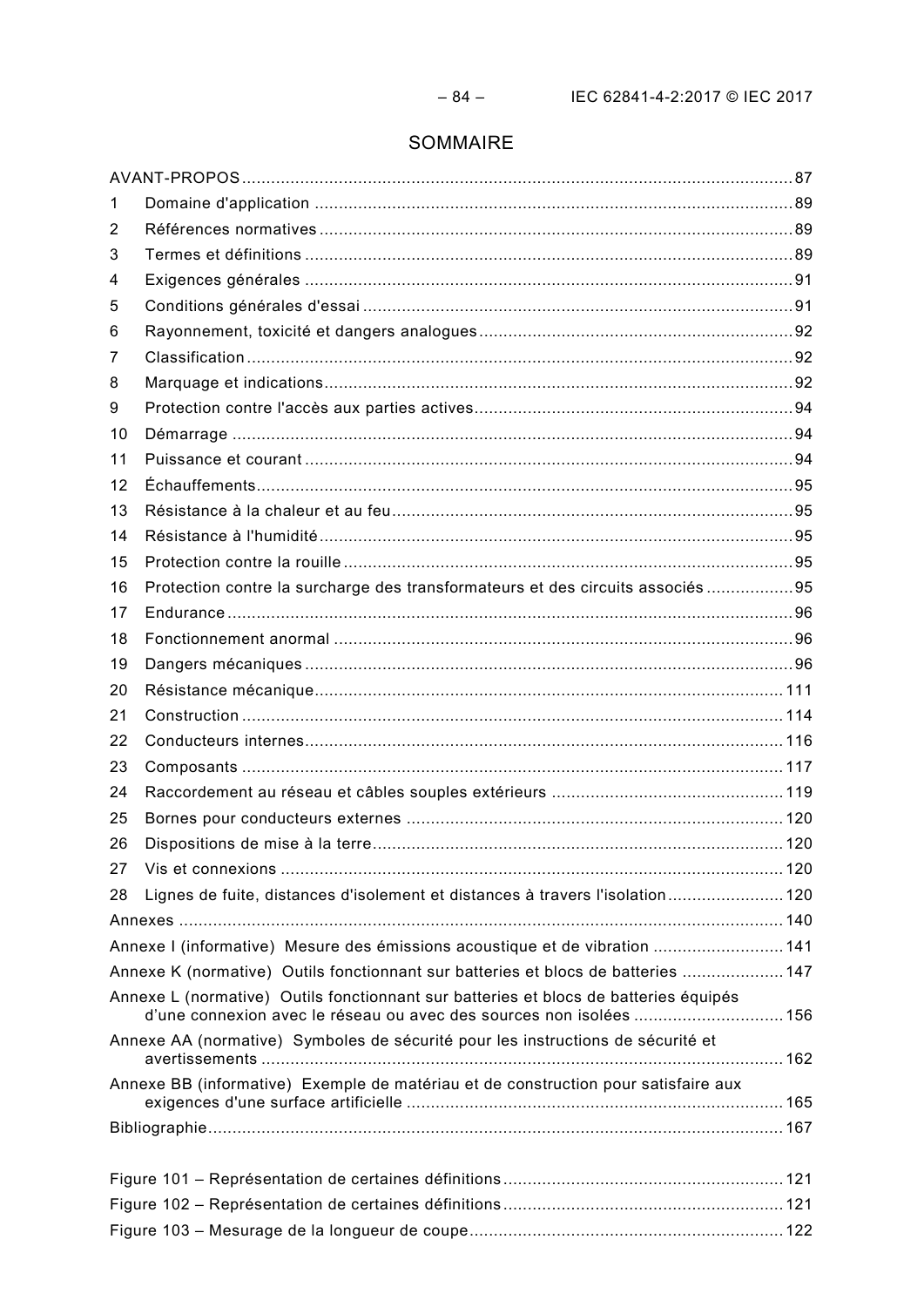| Figure 105 - Mesurage de la longueur de préhension de la poignée  125                                                                                         |  |
|---------------------------------------------------------------------------------------------------------------------------------------------------------------|--|
| Figure 106 – Limites de rotation juxtaposée de la poignée avant réglable 125                                                                                  |  |
| Figure 107 – Limites de rotation juxtaposée de la poignée arrière réglable  126                                                                               |  |
|                                                                                                                                                               |  |
|                                                                                                                                                               |  |
| Figure 110 - Largeur du protège-main avant de catégorie 3a avec dispositif de coupe                                                                           |  |
| Figure 111 - Exemples de distances de poignées conformes/non conformes et                                                                                     |  |
| Figure 112 – Mesurage de la distance entre la lame de coupe et les poignées et les                                                                            |  |
| Figure 113 - Méthode de mesure pour la longueur minimale des extensions                                                                                       |  |
| Figure 114 - Exemples de configurations du dispositif de coupe pour catégories 1 et 2<br>(voir Tableau 101 et Tableau 102) …………………………………………………………………………………131 |  |
| Figure 115 - Exemple de configuration du dispositif de coupe pour catégories 3a et 3b                                                                         |  |
| Figure 116 – Exemple de configuration du dispositif de coupe pour catégorie 4 (voir                                                                           |  |
|                                                                                                                                                               |  |
|                                                                                                                                                               |  |
| Figure 119 - Mesurage de la force nécessaire pour maintenir un taille-haie                                                                                    |  |
| Figure 120 – Positions du taille-haie pour l'essai de chute de 20.3.1 136                                                                                     |  |
| Figure 121 - Essai de chute supplémentaire de 20.3.1 pour les taille-haies                                                                                    |  |
| Figure 122 - Appareillage pour l'essai d'impact pour isolation de poignée  138                                                                                |  |
| Figure 123 - Montage et application de la force pour l'essai de 20.101.3.3 138                                                                                |  |
|                                                                                                                                                               |  |
| Figure 125 – Assemblage d'essai pour l'accessibilité des lames de la fiche de                                                                                 |  |
| Figure I.101 - Positions de microphone sur l'hémisphère (voir Tableau I.101)  145                                                                             |  |
|                                                                                                                                                               |  |
| Figure AA.1 – Symbole de sécurité indiquant – "DANGER – Tenir les mains à distance                                                                            |  |
| Figure AA.2 - Autre symbole de sécurité indiquant - "DANGER - Tenir les mains à                                                                               |  |
| Figure AA.3 - Symbole de sécurité indiquant - "Ne pas exposer à la pluie" 163                                                                                 |  |
| Figure AA.4 - Symbole de sécurité indiquant - "Débrancher immédiatement la prise du                                                                           |  |
| Figure AA.5 - Symboles de sécurité indiquant - "Porter une protection pour les yeux"  164                                                                     |  |
| Figure AA.6 - Symbole optionel de sécurité indiquant - "Porter une protection pour les                                                                        |  |
| Figure BB.1 - Schéma de la surface de mesure recouverte d'une surface artificielle                                                                            |  |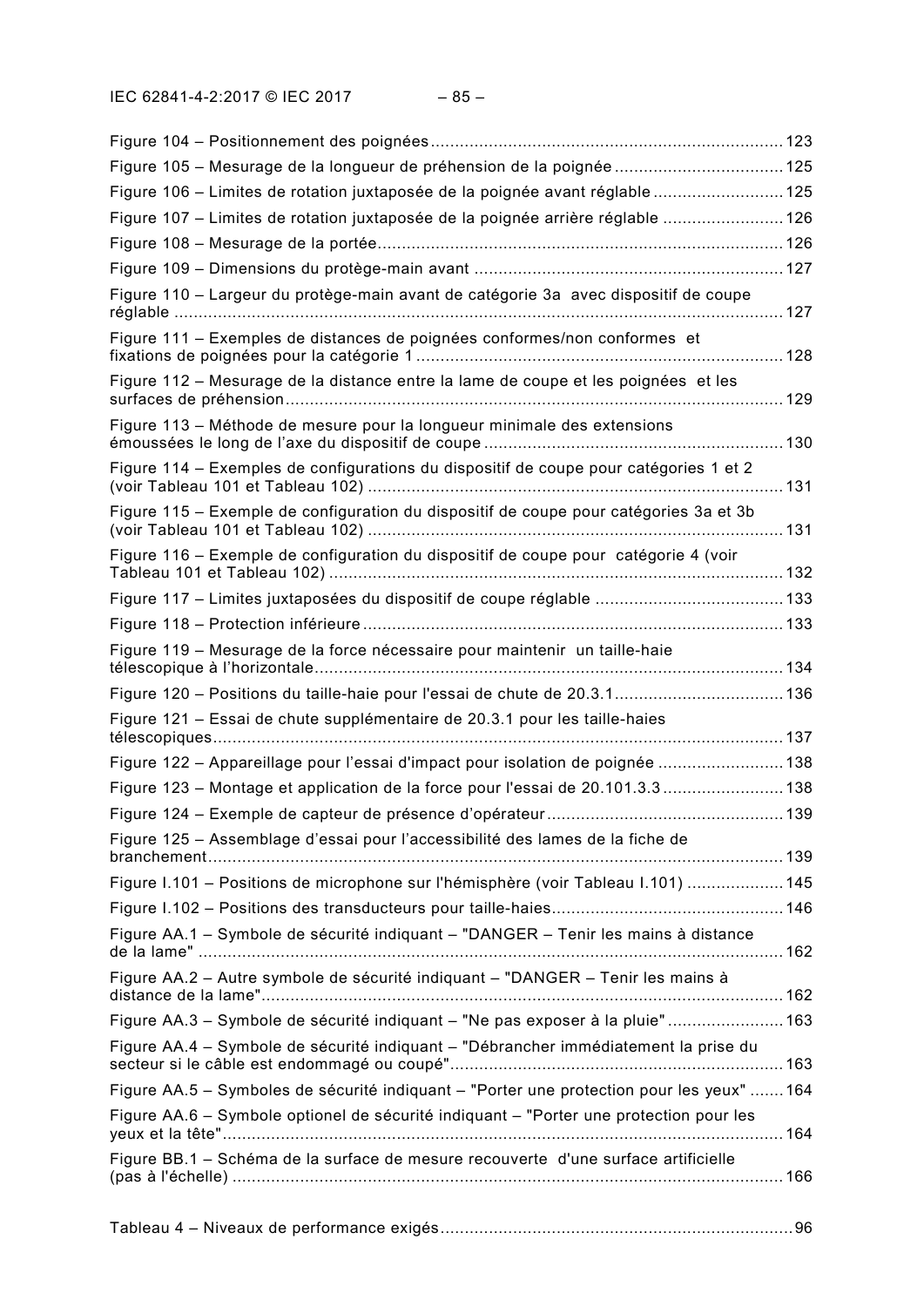| Tableau 101 - Catégories de taille-haies (hors taille-haies télescopiques) 104 |  |
|--------------------------------------------------------------------------------|--|
|                                                                                |  |
| Tableau 103 - Cycle d'essai pour commandes de lame bimanuelles avec manœuvre   |  |
| Tableau 104 - Cycle d'essai pour commandes de lame bimanuelles avec manœuvre   |  |
|                                                                                |  |
|                                                                                |  |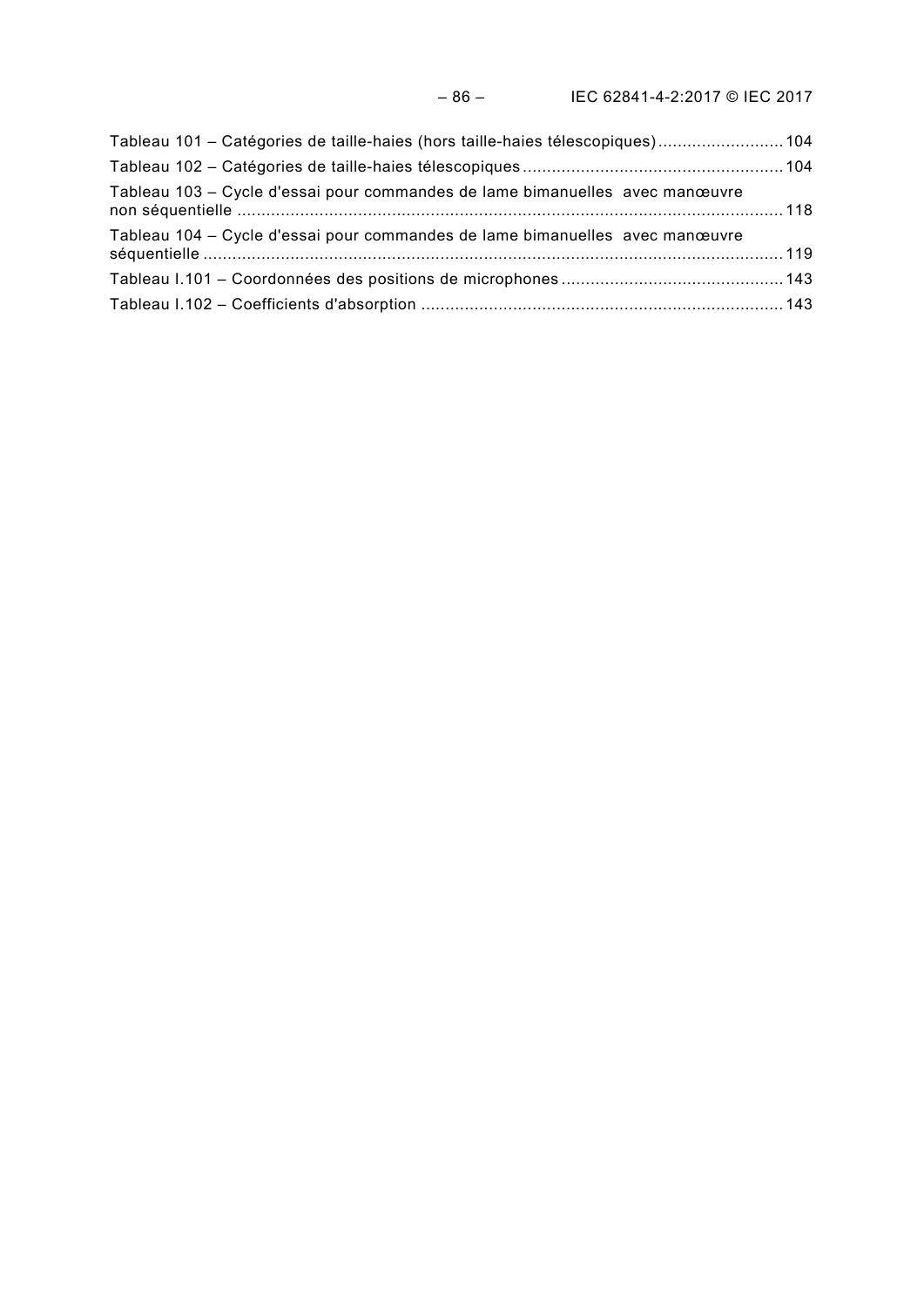# COMMISSION ÉLECTROTECHNIQUE INTERNATIONALE

\_\_\_\_\_\_\_\_\_\_\_\_

# **OUTILS ÉLECTROPORTATIFS À MOTEUR, OUTILS PORTABLES ET MACHINES POUR JARDINS ET PELOUSES – SÉCURITÉ –**

## **Partie 4-2: Exigences particulières pour les taille-haies**

## AVANT-PROPOS

- <span id="page-10-0"></span>1) La Commission Electrotechnique Internationale (IEC) est une organisation mondiale de normalisation composée de l'ensemble des comités électrotechniques nationaux (Comités nationaux de l'IEC). L'IEC a pour objet de favoriser la coopération internationale pour toutes les questions de normalisation dans les domaines de l'électricité et de l'électronique. A cet effet, l'IEC – entre autres activités – publie des Normes internationales, des Spécifications techniques, des Rapports techniques, des Spécifications accessibles au public (PAS) et des Guides (ci-après dénommés "Publication(s) de l'IEC"). Leur élaboration est confiée à des comités d'études, aux travaux desquels tout Comité national intéressé par le sujet traité peut participer. Les organisations internationales, gouvernementales et non gouvernementales, en liaison avec l'IEC, participent également aux travaux. L'IEC collabore étroitement avec l'Organisation Internationale de Normalisation (ISO), selon des conditions fixées par accord entre les deux organisations.
- 2) Les décisions ou accords officiels de l'IEC concernant les questions techniques représentent, dans la mesure du possible, un accord international sur les sujets étudiés, étant donné que les Comités nationaux de l'IEC intéressés sont représentés dans chaque comité d'études.
- 3) Les Publications de l'IEC se présentent sous la forme de recommandations internationales et sont agréées comme telles par les Comités nationaux de l'IEC. Tous les efforts raisonnables sont entrepris afin que l'IEC s'assure de l'exactitude du contenu technique de ses publications; l'IEC ne peut pas être tenue responsable de l'éventuelle mauvaise utilisation ou interprétation qui en est faite par un quelconque utilisateur final.
- 4) Dans le but d'encourager l'uniformité internationale, les Comités nationaux de l'IEC s'engagent, dans toute la mesure possible, à appliquer de façon transparente les Publications de l'IEC dans leurs publications nationales et régionales. Toutes divergences entre toutes Publications de l'IEC et toutes publications nationales ou régionales correspondantes doivent être indiquées en termes clairs dans ces dernières.
- 5) L'IEC elle-même ne fournit aucune attestation de conformité. Des organismes de certification indépendants fournissent des services d'évaluation de conformité et, dans certains secteurs, accèdent aux marques de conformité de l'IEC. L'IEC n'est responsable d'aucun des services effectués par les organismes de certification indépendants.
- 6) Tous les utilisateurs doivent s'assurer qu'ils sont en possession de la dernière édition de cette publication.
- 7) Aucune responsabilité ne doit être imputée à l'IEC, à ses administrateurs, employés, auxiliaires ou mandataires, y compris ses experts particuliers et les membres de ses comités d'études et des Comités nationaux de l'IEC, pour tout préjudice causé en cas de dommages corporels et matériels, ou de tout autre dommage de quelque nature que ce soit, directe ou indirecte, ou pour supporter les coûts (y compris les frais de justice) et les dépenses découlant de la publication ou de l'utilisation de cette Publication de l'IEC ou de toute autre Publication de l'IEC, ou au crédit qui lui est accordé.
- 8) L'attention est attirée sur les références normatives citées dans cette publication. L'utilisation de publications référencées est obligatoire pour une application correcte de la présente publication.
- 9) L'attention est attirée sur le fait que certains des éléments de la présente Publication de l'IEC peuvent faire l'objet de droits de brevet. L'IEC ne saurait être tenue pour responsable de ne pas avoir identifié de tels droits de brevets et de ne pas avoir signalé leur existence.

La Norme Internationale IEC 62841-4-2 a été établie par le comité d'études 116 de l'IEC: Sécurité des outils électroportatifs à moteur.

Le texte de cette Norme internationale est issu des documents suivants:

| FDIS         | Report on voting |
|--------------|------------------|
| 116/346/FDIS | 116/352/RVD      |

Le rapport de vote indiqué dans le tableau ci-dessus donne toute information sur le vote ayant abouti à l'approbation de cette Norme Internationale.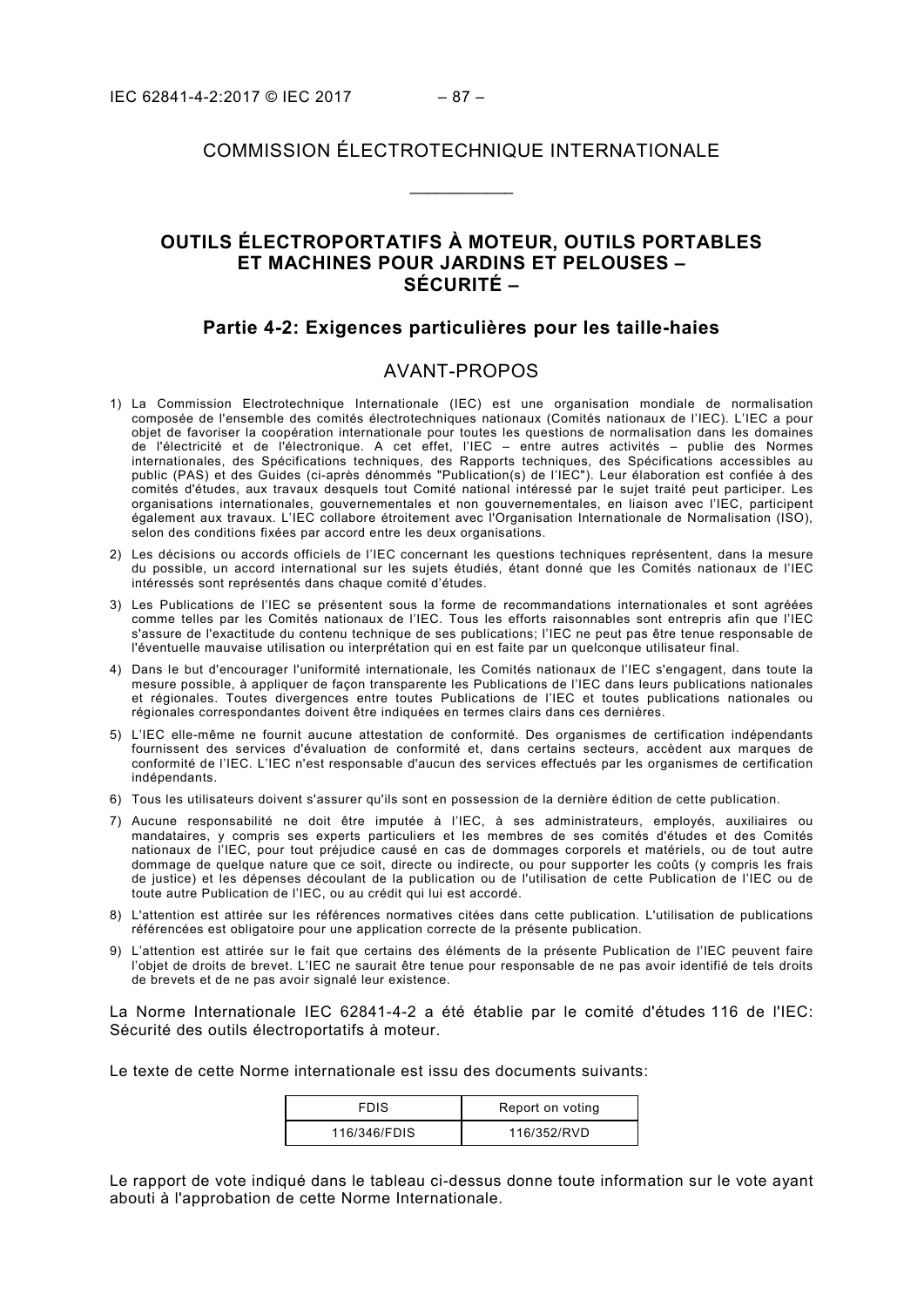Ce document a été rédigé selon les Directives ISO/IEC, Partie 2.

La présente Partie 4-2 doit être utilisée conjointement avec la première édition de l'IEC 62841-1 (2014).

La présente Partie 4-2 complète ou modifie les articles correspondants de l'IEC 62841-1 de façon à la transformer en norme IEC: Exigences particulières pour les taille-haies.

Lorsqu'un paragraphe particulier de la Partie 1 n'est pas mentionné dans la présente Partie 4-2, ce paragraphe s'applique pour autant que cela soit raisonnable. Lorsque la présente norme spécifie "addition", "modification" ou "remplacement", le texte correspondant de la Partie 1 doit être adapté en conséquence.

Les caractères d'imprimerie suivants sont utilisés:

- exigences: caractères romains;
- *modalités d'essais: caractères italiques;*
- notes: petits caractères romains.

Les termes définis à l'Article 3 sont imprimés en **caractères gras**.

Les paragraphes, notes, tableaux et figures numérotés à partir de 101 viennent s'ajouter à ceux de la Partie 1, à l'exception de ceux figurant dans l'Annexe K et l'Annexe L, comme décrit ci-dessous.

Les paragraphes, notes, tableaux et figures de l'Annexe K et de l'Annexe L qui viennent s'ajouter à ceux du corps principal de la présente Partie 4-2 ainsi que ceux de l'Annexe K et de l'Annexe L de la Partie 1 sont numérotés à partir de 301.

Une liste de toutes les parties de la série IEC 62841, publiées sous le titre général: *Outils électroportatifs à moteur, outils portables et machines pour jardins et pelouses – Sécurité*, peut être consultée sur le site web de l'IEC.

Le comité a décidé que le contenu de ce document ne sera pas modifié avant la date de stabilité indiquée sur le site web de l'IEC sous "http://webstore.iec.ch" dans les données relatives au document recherché. A cette date, le document sera

- reconduit,
- supprimé,
- remplacé par une édition révisée, ou
- amendé.

NOTE L'attention des Comités nationaux est attirée sur le fait que les fabricants d'appareils et les organismes d'essais peuvent avoir besoin d'une période de transition après la publication d'une nouvelle publication IEC, ou d'une publication amendée ou révisée, pour fabriquer des produits conformes aux nouvelles exigences et pour adapter leurs équipements aux nouveaux essais ou aux essais révisés.

Le comité recommande que le contenu de cette publication soit entériné au niveau national au plus tôt 36 mois après la date de publication.